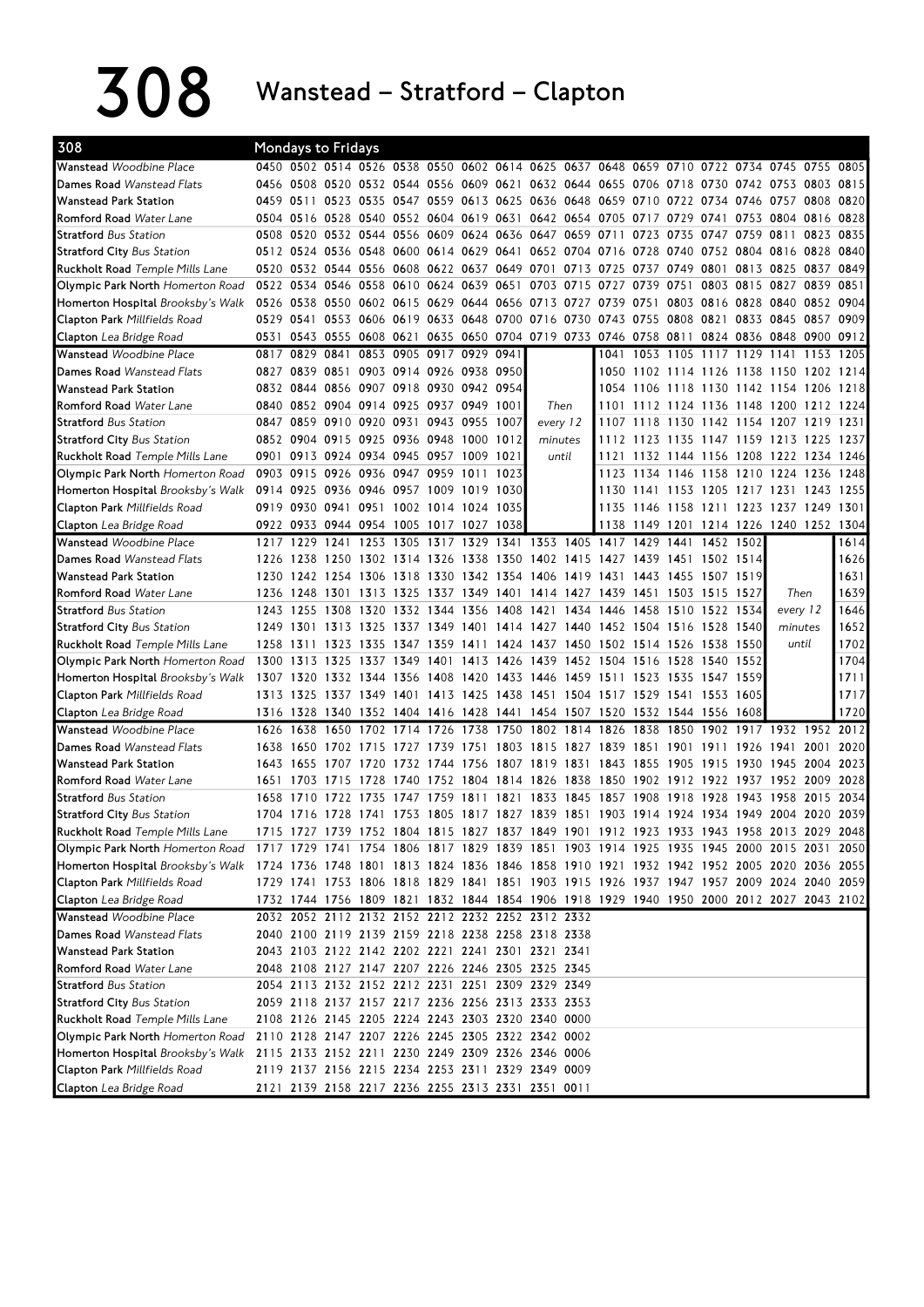| 308                                      |           |                |                |           | Saturdays (also Good Friday)                                                              |      |                |                                                             |                          |  |                                    |                |           |                          |           |      |
|------------------------------------------|-----------|----------------|----------------|-----------|-------------------------------------------------------------------------------------------|------|----------------|-------------------------------------------------------------|--------------------------|--|------------------------------------|----------------|-----------|--------------------------|-----------|------|
| Wanstead Woodbine Place                  |           |                |                |           | 0450 0520 0550 0620 0650 0720 0750 0820 0840 0859 0914 0929 0940 0951 1002 1014 1026 1037 |      |                |                                                             |                          |  |                                    |                |           |                          |           |      |
| <b>Dames Road</b> Wanstead Flats         |           |                |                |           | 0456 0526 0556 0627 0657 0727 0757 0827 0847 0907 0922 0937 0948 0959 1011 1023 1035      |      |                |                                                             |                          |  |                                    |                |           |                          |           | 1046 |
| Wanstead Park Station                    |           | 0459 0529      | 0559 0631      |           | 0701                                                                                      | 0731 |                | 0801 0831 0851 0911 0926 0941                               |                          |  | 0952 1003                          |                | 1015 1027 |                          | 1039      | 1050 |
| <b>Romford Road</b> Water Lane           |           |                |                |           | 0503 0533 0603 0637 0706 0736                                                             |      |                | 0807 0837 0857 0917 0932 0947 0958                          |                          |  |                                    | 1009           | 1021      | 1033                     | 1045      | 1056 |
| <b>Stratford</b> Bus Station             |           | 0507 0537      | 0607 0641      |           | 0711 0741                                                                                 |      |                | 0812 0842 0902 0922 0937 0952 1003 1015                     |                          |  |                                    |                |           | 1027 1039 1051           |           | 1102 |
| <b>Stratford City</b> Bus Station        |           | 0511 0541      |                |           | 0611 0645 0716 0746 0817 0847 0907 0927 0942 0957 1008 1020 1032 1044 1056 1107           |      |                |                                                             |                          |  |                                    |                |           |                          |           |      |
| <b>Ruckholt Road</b> Temple Mills Lane   |           | 0519 0549      |                |           | 0619 0653 0724 0754 0827 0857 0917 0935 0950 1005 1017 1029 1041 1053                     |      |                |                                                             |                          |  |                                    |                |           |                          | 1105 1116 |      |
| Olympic Park North Homerton Road         |           | 0521 0551      |                |           | 0621 0655 0726 0756 0829 0859 0919 0938 0953 1007 1019 1031                               |      |                |                                                             |                          |  |                                    |                | 1043 1055 |                          | 1107 1118 |      |
| Homerton Hospital <i>Brooksby's Walk</i> |           | 0525 0555      |                |           | 0625 0659 0731 0801 0834 0904 0924 0943 0958 1013 1025                                    |      |                |                                                             |                          |  |                                    |                |           | 1037 1049 1101 1114 1125 |           |      |
| <b>Clapton Park</b> Millfields Road      |           |                |                |           | 0528 0558 0628 0702 0735 0805 0838 0908 0928 0947 1002 1017 1029                          |      |                |                                                             |                          |  |                                    |                |           | 1041 1053 1106 1119 1130 |           |      |
| <b>Clapton</b> Lea Bridge Road           |           |                |                |           | 0530 0600 0631 0704 0737 0808 0841 0911 0931 0950 1005 1020 1032 1044 1056 1109 1122 1133 |      |                |                                                             |                          |  |                                    |                |           |                          |           |      |
| <b>Wanstead</b> Woodbine Place           | 1048      | 1059           | 1110           | 1121      | 1133 1145                                                                                 |      | 1157 1209 1221 |                                                             | 1233 1245 1257 1309 1321 |  |                                    |                |           | 1333 1345 1357 1409      |           |      |
| <b>Dames Road</b> Wanstead Flats         |           | 1057 1110      | 1121           |           | 1132 1144 1156 1209 1221 1233 1245 1257 1309 1321 1333 1345 1357 1410 1422                |      |                |                                                             |                          |  |                                    |                |           |                          |           |      |
| Wanstead Park Station                    |           | 1102 1115      | 1126           |           | 1137 1149 1201 1214 1226 1238 1250 1302 1314                                              |      |                |                                                             |                          |  | 1326                               |                |           | 1338 1350 1402 1415      |           | 1427 |
| <b>Romford Road</b> Water Lane           |           | 1109 1122      |                |           | 1133 1144 1156 1209 1222 1234 1246 1258 1310 1321 1333 1345                               |      |                |                                                             |                          |  |                                    |                | 1357 1410 |                          | 1423      | 1435 |
| <b>Stratford</b> Bus Station             |           | 1115 1128      |                |           | 1139 1150 1204 1217 1229 1241 1253 1305                                                   |      |                |                                                             |                          |  | 1317 1328 1340 1352 1404 1417 1430 |                |           |                          |           | 1442 |
| <b>Stratford City</b> Bus Station        |           |                |                |           | 1120 1133 1144 1155 1209 1223 1235 1247 1259 1311 1323 1334 1346 1358 1410 1423 1436 1448 |      |                |                                                             |                          |  |                                    |                |           |                          |           |      |
| <b>Ruckholt Road</b> Temple Mills Lane   |           |                |                |           | 1129 1142 1153 1205 1219 1233 1245 1257 1309 1321 1333 1344 1356 1409 1421 1434 1447 1459 |      |                |                                                             |                          |  |                                    |                |           |                          |           |      |
| Olympic Park North <i>Homerton Road</i>  |           |                |                |           | 1131 1144 1155 1207 1221 1235 1247 1259 1311 1323 1335 1346 1358 1411                     |      |                |                                                             |                          |  |                                    |                | 1423 1436 |                          | 1449 1501 |      |
| Homerton Hospital <i>Brooksby's Walk</i> | 1138 1151 |                |                |           | 1203 1215 1229 1243 1255 1307 1319 1331 1343 1354                                         |      |                |                                                             |                          |  | 1406                               | 1418 1430 1443 |           |                          | 1456 1508 |      |
| <b>Clapton Park</b> Millfields Road      |           | 1143 1156      |                |           | 1208 1220 1234 1248 1300 1312 1324 1336 1348 1359 1411 1423 1435 1448                     |      |                |                                                             |                          |  |                                    |                |           |                          | 1501      | 1513 |
| <b>Clapton</b> Lea Bridge Road           |           | 1146 1159 1211 |                |           | 1223 1237 1251                                                                            |      |                | 1303 1315 1327 1339 1351                                    |                          |  | 1403 1415 1427 1439 1452 1504 1516 |                |           |                          |           |      |
| <b>Wanstead</b> Woodbine Place           | 1421      | 1433           | 1445           | 1457      | 1509                                                                                      | 1521 |                | 1533 1545 1556 1607 1619 1630                               |                          |  | 1641                               | 1653           | 1705 1717 |                          | 1729      | 1741 |
| <b>Dames Road</b> Wanstead Flats         |           | 1434 1446      |                |           | 1458 1511 1523 1535 1547 1559 1610 1621 1633 1644 1655 1705 1716 1728 1740 1752           |      |                |                                                             |                          |  |                                    |                |           |                          |           |      |
| Wanstead Park Station                    |           |                |                |           | 1439 1451 1503 1516 1528 1540 1552 1603 1614 1625 1637 1648 1700 1710                     |      |                |                                                             |                          |  |                                    |                |           | 1721 1733 1745 1756      |           |      |
| <b>Romford Road</b> Water Lane           |           | 1447 1459      |                |           | 1510 1523 1535 1547 1559 1610 1621 1632 1644 1655                                         |      |                |                                                             |                          |  | 1707 1717                          |                | 1728 1740 |                          | 1752 1803 |      |
| <b>Stratford</b> Bus Station             |           | 1454 1507      |                |           | 1518 1531 1543 1555                                                                       |      | 1606 1617 1628 |                                                             | 1639 1651 1703 1715      |  |                                    | 1725           | 1736 1748 |                          | 1759      | 1810 |
| <b>Stratford City</b> Bus Station        |           | 1500 1513      | 1524 1537 1549 |           |                                                                                           | 1601 |                | 1612 1623 1634 1645 1657 1709                               |                          |  | 1721                               | 1731           | 1742 1754 |                          | 1805      | 1816 |
| <b>Ruckholt Road</b> Temple Mills Lane   |           |                |                |           | 1510 1523 1534 1547 1559 1612 1623 1634 1645 1656 1708 1719 1730 1741 1752 1803 1814 1825 |      |                |                                                             |                          |  |                                    |                |           |                          |           |      |
| Olympic Park North Homerton Road         |           | 1512 1525      |                |           | 1536 1549 1601 1613 1625 1636 1647 1658 1710 1721 1732 1743 1754 1805                     |      |                |                                                             |                          |  |                                    |                |           |                          | 1816 1827 |      |
| Homerton Hospital Brooksby's Walk        |           |                |                |           | 1520 1532 1544 1557 1609 1621                                                             |      |                | 1633 1644 1655 1706 1718 1729                               |                          |  | 1740 1751                          |                | 1802 1813 |                          | 1824      | 1835 |
| <b>Clapton Park</b> Millfields Road      |           |                |                |           | 1525 1537 1549 1602 1614 1626 1638 1649 1700 1711 1723 1734 1745 1756 1807 1818 1829 1840 |      |                |                                                             |                          |  |                                    |                |           |                          |           |      |
| <b>Clapton</b> Lea Bridge Road           |           | 1528 1540      |                |           | 1552 1605 1617 1629 1641 1652 1703 1714 1726 1737 1748 1759 1810 1821 1832 1843           |      |                |                                                             |                          |  |                                    |                |           |                          |           |      |
| <b>Wanstead</b> Woodbine Place           | 1753      | 1806           | 1818           | 1829 1840 |                                                                                           | 1855 |                | 1910 1931 1951 2012 2032 2052 2112 2132                     |                          |  |                                    |                |           | 2152 2212 2232 2252      |           |      |
| <b>Dames Road</b> Wanstead Flats         |           | 1803 1816      |                |           | 1828 1839 1850 1905 1920 1941 2001 2020 2040 2100 2119 2139 2159 2219 2239 2259           |      |                |                                                             |                          |  |                                    |                |           |                          |           |      |
| Wanstead Park Station                    |           | 1807 1820      |                |           | 1832 1843 1854 1909 1924 1945 2005 2024 2044 2103 2122 2142 2202 2222 2242 2302           |      |                |                                                             |                          |  |                                    |                |           |                          |           |      |
| <b>Romford Road</b> Water Lane           |           |                |                |           | 1814 1827 1839 1850 1901 1916                                                             |      |                | 1931 1952 2011 2030 2050 2108 2127 2147 2207 2227 2247 2307 |                          |  |                                    |                |           |                          |           |      |
| <b>Stratford</b> Bus Station             | 1821      | 1834           | 1846           |           | 1857 1908                                                                                 | 1923 |                | 1938 1959 2017 2036 2056 2114                               |                          |  | 2133                               | 2153           |           | 2212 2232 2252 2311      |           |      |
| <b>Stratford City</b> Bus Station        |           |                |                |           | 1827 1840 1852 1903 1913 1928 1943 2004 2022 2041 2101 2119 2138 2158 2216 2236 2256 2315 |      |                |                                                             |                          |  |                                    |                |           |                          |           |      |
| Ruckholt Road Temple Mills Lane          |           |                |                |           | 1836 1849 1900 1911 1921 1936 1951 2012 2030 2049 2108 2126 2145 2205 2223 2243 2303 2322 |      |                |                                                             |                          |  |                                    |                |           |                          |           |      |
| Olympic Park North Homerton Road         |           |                |                |           | 1838 1851 1902 1913 1923 1938 1953 2014 2032 2051 2110 2128 2147 2207 2225 2245 2305 2324 |      |                |                                                             |                          |  |                                    |                |           |                          |           |      |
| Homerton Hospital <i>Brooksby's Walk</i> |           |                |                |           | 1846 1859 1909 1920 1930 1945 2000 2020 2038 2057 2115 2133 2152 2211 2229 2249 2309 2328 |      |                |                                                             |                          |  |                                    |                |           |                          |           |      |
| <b>Clapton Park</b> Millfields Road      |           |                |                |           | 1851 1903 1913 1924 1934 1949 2004 2024 2042 2101 2119 2137 2156 2214 2232 2252 2312 2331 |      |                |                                                             |                          |  |                                    |                |           |                          |           |      |
| Clapton Lea Bridge Road                  |           |                |                |           | 1854 1906 1916 1927 1937 1952 2007 2027 2045 2104 2121 2139 2158 2216 2234 2254 2314 2333 |      |                |                                                             |                          |  |                                    |                |           |                          |           |      |
| Wanstead Woodbine Place                  |           | 2312 2332      |                |           |                                                                                           |      |                |                                                             |                          |  |                                    |                |           |                          |           |      |
| <b>Dames Road</b> Wanstead Flats         | 2318 2338 |                |                |           |                                                                                           |      |                |                                                             |                          |  |                                    |                |           |                          |           |      |
| Wanstead Park Station                    | 2321 2341 |                |                |           |                                                                                           |      |                |                                                             |                          |  |                                    |                |           |                          |           |      |
| <b>Romford Road</b> Water Lane           |           | 2326 2346      |                |           |                                                                                           |      |                |                                                             |                          |  |                                    |                |           |                          |           |      |
| <b>Stratford</b> Bus Station             | 2330 2350 |                |                |           |                                                                                           |      |                |                                                             |                          |  |                                    |                |           |                          |           |      |
| <b>Stratford City</b> Bus Station        |           | 2334 2354      |                |           |                                                                                           |      |                |                                                             |                          |  |                                    |                |           |                          |           |      |
| <b>Ruckholt Road</b> Temple Mills Lane   | 2341 0001 |                |                |           |                                                                                           |      |                |                                                             |                          |  |                                    |                |           |                          |           |      |
| Olympic Park North Homerton Road         | 2343 0003 |                |                |           |                                                                                           |      |                |                                                             |                          |  |                                    |                |           |                          |           |      |
| Homerton Hospital <i>Brooksby's Walk</i> |           | 2347 0007      |                |           |                                                                                           |      |                |                                                             |                          |  |                                    |                |           |                          |           |      |
| <b>Clapton Park</b> Millfields Road      |           | 2350 0010      |                |           |                                                                                           |      |                |                                                             |                          |  |                                    |                |           |                          |           |      |
| Clapton Lea Bridge Road                  |           | 2352 0012      |                |           |                                                                                           |      |                |                                                             |                          |  |                                    |                |           |                          |           |      |
|                                          |           |                |                |           |                                                                                           |      |                |                                                             |                          |  |                                    |                |           |                          |           |      |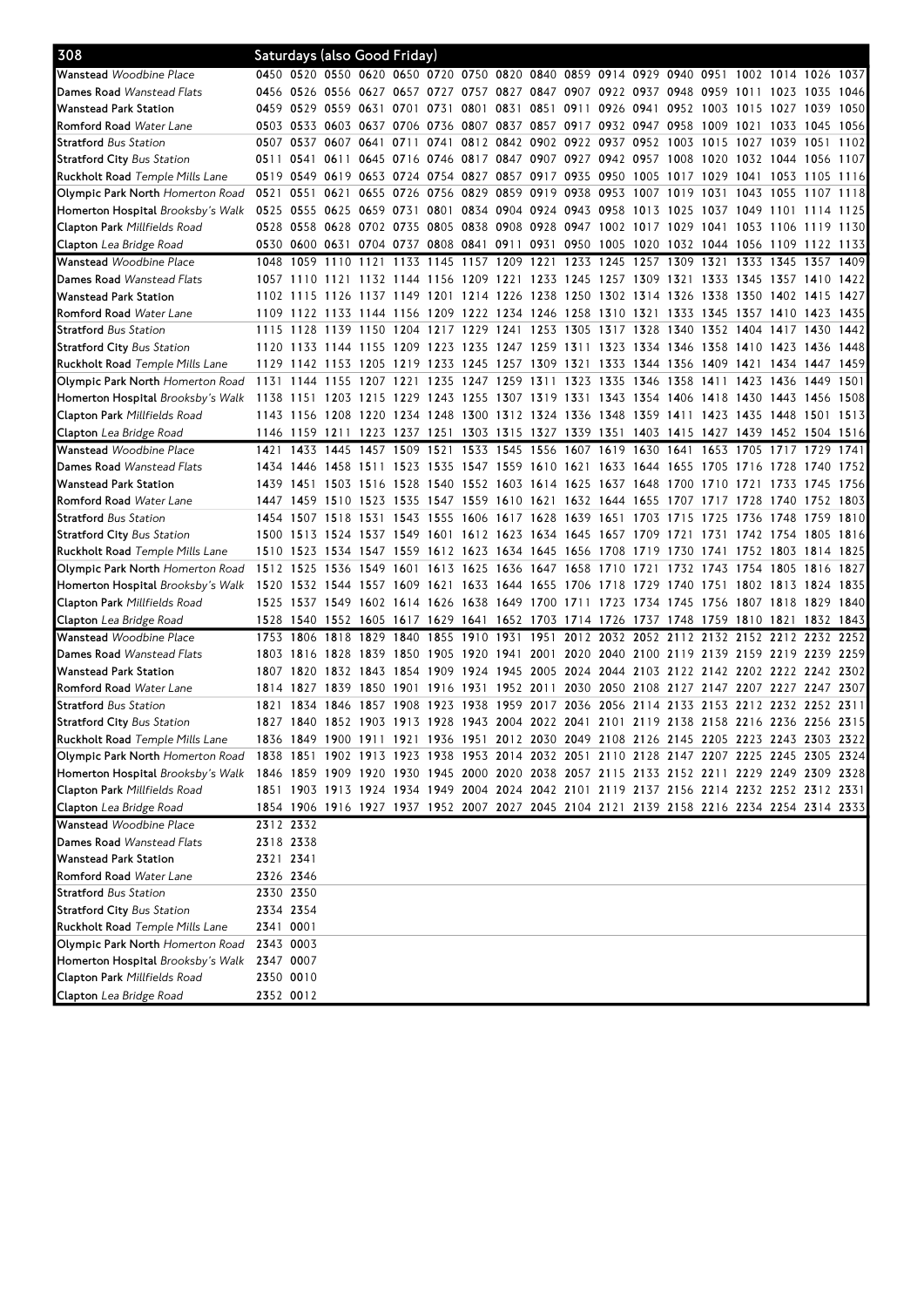| 308                                    |      |           | Sundays and other Public Holidays (except Christmas Day)    |                                              |  |  |  |                                                                                           |           |          |      |           |      |
|----------------------------------------|------|-----------|-------------------------------------------------------------|----------------------------------------------|--|--|--|-------------------------------------------------------------------------------------------|-----------|----------|------|-----------|------|
| Wanstead Woodbine Place                |      |           |                                                             |                                              |  |  |  | 0620 0650 0720 0750 0820 0850 0920 0950 1008 1028 1047 1107 1127 1147                     |           |          |      | 1327 1347 |      |
| <b>Dames Road</b> Wanstead Flats       |      |           |                                                             |                                              |  |  |  | 0626 0656 0727 0757 0827 0857 0928 0958 1016 1036 1055 1117 1137 1157                     |           |          |      | 1337 1357 |      |
| <b>Wanstead Park Station</b>           |      |           | 0629 0659 0730 0800 0830 0900 0932 1002 1020 1040 1059 1121 |                                              |  |  |  | 1141 1201                                                                                 |           |          |      | 1341 1402 |      |
| <b>Romford Road</b> Water Lane         |      |           |                                                             |                                              |  |  |  | 0634 0704 0735 0805 0835 0905 0937 1007 1026 1046 1105 1127 1148 1208                     |           | Then     |      | 1348 1409 |      |
| <b>Stratford</b> Bus Station           |      | 0637 0708 |                                                             |                                              |  |  |  | 0739 0810 0840 0910 0942 1013 1032 1052 1111 1133 1154 1215                               |           | every 20 |      | 1355 1416 |      |
| <b>Stratford City Bus Station</b>      |      |           | 0641 0713 0744 0815 0845 0915 0947 1018 1037 1057 1116 1138 |                                              |  |  |  | 1159 1220                                                                                 |           | minutes  |      | 1400 1422 |      |
| <b>Ruckholt Road</b> Temple Mills Lane |      |           |                                                             |                                              |  |  |  | 0648 0720 0751 0822 0852 0922 0954 1025 1045 1105 1125 1147 1208 1230                     |           | until    |      | 1410 1432 |      |
| Olympic Park North Homerton Road       |      |           |                                                             |                                              |  |  |  | 0650 0722 0753 0824 0854 0924 0956 1027 1047 1108 1128 1150 1211 1233                     |           |          |      | 1413 1434 |      |
| Homerton Hospital Brooksby's Walk      |      |           |                                                             |                                              |  |  |  | 0654 0727 0758 0829 0859 0929 1001 1032 1052 1114 1134 1156 1218 1241                     |           |          |      | 1421 1441 |      |
| Clapton Park Millfields Road           |      |           |                                                             |                                              |  |  |  | 0657 0730 0802 0833 0903 0933 1005 1037 1057 1118 1138 1200 1223 1246                     |           |          |      | 1426 1446 |      |
| Clapton Lea Bridge Road                |      |           |                                                             |                                              |  |  |  | 0659 0732 0804 0835 0905 0935 1008 1040 1100 1121 1141 1203 1226 1249                     |           |          |      | 1429 1449 |      |
| <b>Wanstead</b> Woodbine Place         | 1407 | 1427      | 1447                                                        | 1507 1527 1547                               |  |  |  | 1607 1627 1647 1707 1727 1747 1807 1827 1848 1908                                         |           |          |      | 1928      | 1948 |
| Dames Road Wanstead Flats              |      | 1418 1438 |                                                             |                                              |  |  |  | 1458 1518 1537 1557 1617 1637 1657 1716 1736 1756 1815 1835 1856 1916 1936 1956           |           |          |      |           |      |
| <b>Wanstead Park Station</b>           |      |           |                                                             |                                              |  |  |  | 1422 1442 1502 1522 1541 1601 1621 1641 1701 1720 1740 1800 1819 1839 1900 1920 1940 2000 |           |          |      |           |      |
| <b>Romford Road</b> Water Lane         |      |           |                                                             |                                              |  |  |  | 1429 1449 1509 1529 1548 1608 1628 1648 1708 1726 1746 1806 1825 1845 1906 1926 1946 2006 |           |          |      |           |      |
| <b>Stratford Bus Station</b>           |      | 1436 1456 | 1516 1536 1555 1615 1635 1655 1715 1732 1752 1812 1831      |                                              |  |  |  |                                                                                           | 1851 1911 |          | 1931 | 1951      | 2011 |
| <b>Stratford City Bus Station</b>      |      |           |                                                             |                                              |  |  |  | 1442 1502 1522 1542 1601 1621 1641 1701 1721 1738 1758 1817 1836 1856 1916 1936 1956 2016 |           |          |      |           |      |
| Ruckholt Road Temple Mills Lane        |      |           |                                                             |                                              |  |  |  | 1452 1511 1531 1551 1612 1632 1652 1712 1732 1750 1810 1828 1847 1907 1926 1946 2006 2025 |           |          |      |           |      |
| Olympic Park North Homerton Road       |      |           |                                                             |                                              |  |  |  | 1454 1514 1534 1554 1614 1634 1654 1714 1734 1753 1813 1831 1850 1909 1928 1948 2008 2027 |           |          |      |           |      |
| Homerton Hospital Brooksby's Walk      |      | 1501 1521 |                                                             |                                              |  |  |  | 1541 1601 1621 1641 1701 1721 1741 1800 1819 1837 1856 1915 1934 1954 2013 2032           |           |          |      |           |      |
| Clapton Park Millfields Road           |      |           |                                                             |                                              |  |  |  | 1506 1526 1546 1606 1626 1646 1706 1726 1746 1804 1823 1841 1900 1919 1938 1958 2017 2036 |           |          |      |           |      |
| Clapton Lea Bridge Road                |      |           |                                                             |                                              |  |  |  | 1509 1529 1549 1609 1629 1649 1709 1729 1749 1807 1826 1844 1903 1922 1941 2001 2020 2039 |           |          |      |           |      |
| Wanstead Woodbine Place                | 2008 | 2028      |                                                             | 2049 2109 2130 2151 2212 2232 2252 2312 2332 |  |  |  |                                                                                           |           |          |      |           |      |
| <b>Dames Road</b> Wanstead Flats       |      | 2015 2035 | 2056 2116 2137 2158 2218 2238 2258 2318 2338                |                                              |  |  |  |                                                                                           |           |          |      |           |      |
| Wanstead Park Station                  |      | 2018 2038 | 2059 2119 2140 2201 2221 2241 2301 2321 2341                |                                              |  |  |  |                                                                                           |           |          |      |           |      |
| <b>Romford Road</b> Water Lane         |      | 2024 2044 | 2105 2123 2144 2206 2226 2246 2305 2325 2345                |                                              |  |  |  |                                                                                           |           |          |      |           |      |
| <b>Stratford</b> Bus Station           |      |           | 2029 2049 2110 2127 2148 2210 2230 2250 2309 2329 2349      |                                              |  |  |  |                                                                                           |           |          |      |           |      |
| <b>Stratford City Bus Station</b>      |      |           | 2034 2054 2114 2131 2152 2214 2234 2254 2313 2333 2353      |                                              |  |  |  |                                                                                           |           |          |      |           |      |
| Ruckholt Road Temple Mills Lane        |      |           | 2043 2103 2121 2137 2157 2218 2238 2258 2318 2338 2358      |                                              |  |  |  |                                                                                           |           |          |      |           |      |
| Olympic Park North Homerton Road       |      |           | 2045 2105 2122 2139 2159 2220 2240 2300 2320 2340 0002      |                                              |  |  |  |                                                                                           |           |          |      |           |      |
| Homerton Hospital Brooksby's Walk      |      |           | 2050 2110 2127 2144 2203 2224 2244 2305 2325 2345 0005      |                                              |  |  |  |                                                                                           |           |          |      |           |      |
| Clapton Park Millfields Road           |      |           | 2054 2113 2130 2147 2206 2227 2247 2307 2327 2347 0007      |                                              |  |  |  |                                                                                           |           |          |      |           |      |
| Clapton Lea Bridge Road                |      |           | 2057 2115 2132 2149 2208 2229 2249 2309 2329 2349 0009      |                                              |  |  |  |                                                                                           |           |          |      |           |      |

Operated by Tower Transit www.londonbusroutes.net 5.3.22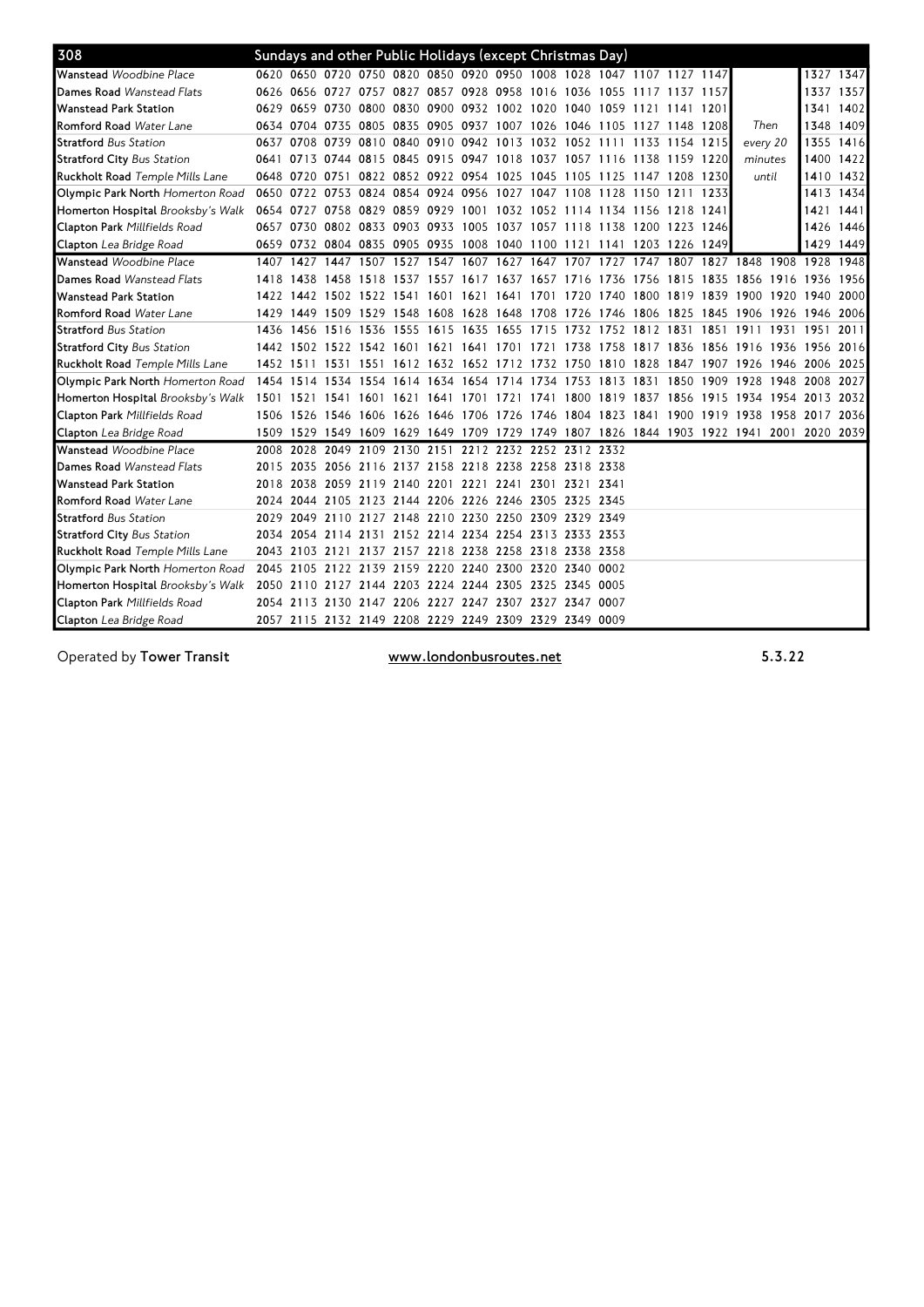308 Clapton – Stratford – Wanstead

| 308                                                                      | Mondays to Fridays |                          |                |      |                          |      |                                                             |      |      |           |      |      |      |                                                                                           |      |                          |      |      |
|--------------------------------------------------------------------------|--------------------|--------------------------|----------------|------|--------------------------|------|-------------------------------------------------------------|------|------|-----------|------|------|------|-------------------------------------------------------------------------------------------|------|--------------------------|------|------|
| Clapton Lea Bridge Road                                                  |                    |                          |                |      |                          |      |                                                             |      |      |           |      |      |      | 0520 0532 0544 0556 0608 0620 0631 0642 0651 0702 0714 0726 0736 0747 0759 0811 0823 0835 |      |                          |      |      |
| Clapton Park Millfields Road                                             |                    |                          |                |      |                          |      | 0522 0534 0546 0558 0611 0623 0634 0645 0654 0705 0717 0729 |      |      |           |      |      |      | 0739 0750 0802 0814 0826 0838                                                             |      |                          |      |      |
| Homerton Hospital Homerton Grove                                         | 0525               |                          |                |      |                          |      | 0537 0549 0601 0614 0627 0638 0649 0658 0710 0722 0734      |      |      |           |      |      |      | 0744 0755 0807 0819 0831                                                                  |      |                          |      | 0843 |
| Olympic Park North Homerton Road                                         |                    |                          |                |      |                          |      | 0530 0542 0554 0606 0619 0632 0643 0654 0703 0717 0729 0741 |      |      |           |      |      | 0751 |                                                                                           |      | 0802 0814 0826 0838      |      | 0850 |
| <b>Ruckholt Road</b> Temple Mills Lane                                   |                    |                          |                |      |                          |      | 0532 0544 0556 0609 0622 0635 0646 0657 0707 0721           |      |      |           |      |      |      | 0733 0745 0755 0806 0818 0830 0842 0854                                                   |      |                          |      |      |
| <b>Stratford City Bus Station</b>                                        |                    |                          |                |      |                          |      |                                                             |      |      |           |      |      |      | 0538 0550 0602 0615 0628 0641 0652 0703 0714 0728 0740 0752 0802 0814 0826 0838 0850      |      |                          |      | 0902 |
| <b>Stratford</b> The Grove                                               |                    |                          |                |      |                          |      |                                                             |      |      |           |      |      |      | 0542 0554 0607 0620 0633 0646 0657 0708 0719 0733 0745 0757 0808 0820 0832 0844 0856      |      |                          |      | 0908 |
| <b>Romford Road</b> Water Lane                                           |                    |                          |                |      |                          |      |                                                             |      |      |           |      |      |      | 0544 0556 0609 0622 0635 0648 0700 0712 0724 0736 0748 0800 0812 0824 0836 0848 0900      |      |                          |      | 0911 |
| <b>Wanstead Park Station</b>                                             | 0549 0601          |                          |                |      |                          |      | 0614 0627 0640 0653 0706 0719 0731 0743 0755 0808           |      |      |           |      |      | 0821 | 0833 0845 0857 0907                                                                       |      |                          |      | 0918 |
| Dames Road Wanstead Flats                                                |                    |                          |                |      |                          |      | 0552 0604 0617 0630 0643 0656 0709 0722 0734 0746 0758 0811 |      |      |           |      |      |      | 0825 0837 0849 0901 0911                                                                  |      |                          |      | 0921 |
| Wanstead Woodbine Place                                                  |                    |                          |                |      |                          |      |                                                             |      |      |           |      |      |      | 0558 0610 0623 0636 0649 0702 0715 0728 0741 0754 0806 0820 0834 0846 0858 0910 0920 0930 |      |                          |      |      |
| Clapton Lea Bridge Road                                                  |                    | 0847 0859 0911 0923      |                |      |                          |      |                                                             |      |      |           |      |      |      | 1035 1047 1059 1111 1123 1135 1147 1159 1211 1223 1235                                    |      |                          |      | 1247 |
| Clapton Park Millfields Road                                             |                    | 0850 0902 0914 0926      |                |      |                          |      | 1038                                                        |      |      |           |      |      |      | 1050 1102 1114 1126 1138 1150 1202 1215 1227 1239 1251                                    |      |                          |      |      |
| Homerton Hospital Homerton Grove 0855 0907 0919 0931                     |                    |                          |                |      |                          |      |                                                             |      |      |           |      |      |      | 1043 1055 1107 1119 1131 1143 1155 1208 1221                                              |      | 1233                     | 1245 | 1257 |
| Olympic Park North Homerton Road                                         |                    | 0902 0914 0926 0938      |                |      | Then                     |      |                                                             |      |      |           |      |      |      | 1050 1102 1114 1126 1138 1150 1202 1215 1228 1240 1252                                    |      |                          |      | 1304 |
| <b>Ruckholt Road</b> Temple Mills Lane                                   |                    | 0906 0918 0930 0942      |                |      | every 12                 |      | 1054                                                        |      |      |           |      |      |      | 1107 1119 1131 1143 1155 1205 1218 1231 1243 1255                                         |      |                          |      | 1307 |
| <b>Stratford City Bus Station</b>                                        |                    | 0913 0925 0937 0949      |                |      | minutes                  |      |                                                             |      |      |           |      |      |      | 1101 1115 1127 1139 1151 1203 1215 1227 1239 1251 1303 1314                               |      |                          |      |      |
| <b>Stratford</b> The Grove                                               |                    | 0919 0931 0943 0955      |                |      | until                    |      |                                                             |      |      |           |      |      |      | 1107 1121 1133 1145 1157 1209 1221 1233 1245 1257 1309 1320                               |      |                          |      |      |
| Romford Road Water Lane                                                  |                    | 0922 0934 0946 0958      |                |      |                          |      |                                                             |      |      |           |      |      |      | 1110 1124 1136 1148 1200 1212 1224 1236 1248 1300 1312                                    |      |                          |      | 1323 |
| <b>Wanstead Park Station</b>                                             | 0929 0941          |                          | 0953 1005      |      |                          |      |                                                             |      |      |           |      |      |      | 1117 1131 1143 1155 1208 1220 1232 1244 1256 1308 1320                                    |      |                          |      | 1331 |
| Dames Road Wanstead Flats                                                |                    | 0932 0944 0956 1008      |                |      |                          |      |                                                             |      |      |           |      |      |      | 1120 1134 1146 1158 1212 1224 1236 1248 1300 1311 1323 1334                               |      |                          |      |      |
| <b>Wanstead</b> Woodbine Place                                           | 0941               |                          | 0953 1005 1016 |      |                          |      |                                                             |      |      |           |      |      |      | 1128 1142 1154 1206 1220 1232 1244 1256 1308 1320                                         |      |                          | 1332 | 1343 |
| Clapton Lea Bridge Road                                                  | 1259 1311          |                          |                |      | 1323 1335 1347 1359 1411 |      |                                                             | 1423 | 1434 | 1446 1455 |      |      |      | 1507 1519 1532 1542 1554 1606                                                             |      |                          |      | 1618 |
| Clapton Park Millfields Road                                             |                    |                          |                |      |                          |      |                                                             |      |      |           |      |      |      | 1303 1315 1327 1339 1351 1403 1415 1427 1438 1450 1459 1511 1523 1536 1546 1558 1610 1622 |      |                          |      |      |
| <b>Homerton Hospital Homerton Grove</b>                                  | 1308               | 1320                     | 1332 1344      |      | 1356                     |      | 1409 1421 1433 1444 1456 1507 1519                          |      |      |           |      |      | 1531 |                                                                                           |      | 1544 1554 1606 1617 1629 |      |      |
| Olympic Park North Homerton Road                                         | 1315               | 1327                     | 1339 1351      |      |                          |      | 1403 1417 1429 1441 1452 1504 1516 1528                     |      |      |           |      |      |      | 1540 1553 1603 1615 1626 1638                                                             |      |                          |      |      |
| Ruckholt Road Temple Mills Lane                                          | 1318 1330          |                          |                |      | 1342 1354 1407 1421 1433 |      |                                                             | 1445 | 1456 |           |      |      |      | 1508 1520 1532 1544 1557 1608                                                             |      | 1620                     | 1631 | 1643 |
| <b>Stratford City Bus Station</b>                                        |                    |                          |                |      |                          |      |                                                             |      |      |           |      |      |      | 1325 1337 1349 1401 1415 1429 1441 1453 1504 1516 1528 1540 1552 1605 1617 1629 1640      |      |                          |      | 1652 |
| <b>Stratford</b> The Grove                                               |                    | 1331 1343 1355 1407 1421 |                |      |                          |      |                                                             |      |      |           |      |      |      | 1435 1447 1459 1511 1523 1535 1547 1559 1611 1623 1635 1646                               |      |                          |      | 1658 |
| Romford Road Water Lane                                                  |                    |                          |                |      |                          |      |                                                             |      |      |           |      |      |      | 1334 1346 1358 1411 1425 1439 1451 1503 1515 1527 1539 1551 1603 1615 1627 1639 1650 1702 |      |                          |      |      |
| <b>Wanstead Park Station</b>                                             |                    | 1342 1354 1406 1420      |                |      |                          |      | 1434 1448 1500 1514 1527 1539 1551                          |      |      |           |      | 1603 |      | 1614 1626 1638 1650                                                                       |      |                          | 1701 | 1713 |
| Dames Road Wanstead Flats                                                |                    |                          |                |      |                          |      |                                                             |      |      |           |      |      |      | 1345 1357 1410 1424 1438 1452 1504 1518 1531 1543 1555 1607 1618 1630 1642 1654 1705      |      |                          |      | 1717 |
| <b>Wanstead</b> Woodbine Place                                           |                    |                          |                |      |                          |      |                                                             |      |      |           |      |      |      | 1354 1406 1420 1434 1448 1502 1516 1530 1543 1555 1607 1619 1631 1643 1655 1707 1719 1731 |      |                          |      |      |
| Clapton Lea Bridge Road                                                  | 1630               | 1642                     | 1654 1706      |      | 1718                     | 1730 | 1742 1754 1806                                              |      |      | 1818 1830 |      | 1845 | 1900 | 1920                                                                                      | 1940 | 2000                     | 2020 | 2040 |
| Clapton Park Millfields Road                                             |                    | 1634 1646 1658 1710      |                |      |                          |      |                                                             |      |      |           |      |      |      | 1722 1734 1746 1758 1810 1822 1834 1849 1903 1923 1943 2003 2023 2043                     |      |                          |      |      |
| <b>Homerton Hospital Homerton Grove</b>                                  |                    | 1641 1653 1705 1717      |                |      | -1729                    |      |                                                             |      |      |           |      |      |      | 1741 1753 1805 1815 1827 1839 1854 1908 1928 1948 2007 2027 2047                          |      |                          |      |      |
| Olympic Park North Homerton Road                                         | 1650 1702          |                          | 1714           | 1726 | 1738                     |      | 1750 1802 1813 1823 1835 1847 1902                          |      |      |           |      |      | 1915 | 1935 1955 2013 2033                                                                       |      |                          |      | 2053 |
| <b>Ruckholt Road</b> Temple Mills Lane                                   | 1655               | 1707                     | 1719           | 1731 | 1743                     | 1755 | 1806 1817 1827                                              |      |      | 1839      | 1851 | 1905 | 1918 | 1938                                                                                      | 1958 | 2016                     | 2036 | 2056 |
| <b>Stratford City Bus Station</b>                                        |                    |                          |                |      |                          |      |                                                             |      |      |           |      |      |      | 1704 1716 1728 1740 1752 1804 1814 1825 1835 1847 1859 1913 1925 1945 2005 2023 2043 2103 |      |                          |      |      |
| <b>Stratford</b> The Grove                                               |                    |                          |                |      |                          |      |                                                             |      |      |           |      |      |      | 1711 1723 1735 1747 1759 1810 1820 1831 1841 1853 1905 1919 1931 1951 2010 2028 2048 2108 |      |                          |      |      |
| Romford Road Water Lane                                                  |                    |                          |                |      |                          |      |                                                             |      |      |           |      |      |      | 1715 1727 1739 1751 1803 1814 1824 1835 1845 1857 1908 1922 1934 1954 2013 2031 2051 2111 |      |                          |      |      |
| <b>Wanstead Park Station</b>                                             |                    |                          |                |      |                          |      |                                                             |      |      |           |      |      |      | 1725 1738 1751 1803 1813 1824 1834 1845 1855 1907 1917 1930 1942 2002 2020 2038 2058 2116 |      |                          |      |      |
| Dames Road Wanstead Flats                                                |                    |                          |                |      |                          |      |                                                             |      |      |           |      |      |      | 1728 1741 1753 1807 1817 1828 1838 1849 1859 1911 1921 1934 1946 2006 2024 2042 2101 2119 |      |                          |      |      |
| Wanstead Woodbine Place                                                  |                    |                          |                |      |                          |      |                                                             |      |      |           |      |      |      | 1743 1755 1807 1819 1829 1840 1850 1901 1910 1921 1931 1943 1955 2013 2031 2049 2107 2125 |      |                          |      |      |
| Clapton Lea Bridge Road                                                  |                    |                          |                |      |                          |      | 2100 2120 2140 2200 2220 2240 2300 2320                     |      |      |           |      |      |      |                                                                                           |      |                          |      |      |
| Clapton Park Millfields Road                                             |                    |                          |                |      |                          |      | 2102 2122 2142 2202 2222 2242 2302 2322                     |      |      |           |      |      |      |                                                                                           |      |                          |      |      |
| Homerton Hospital Homerton Grove 2106 2126 2146 2205 2225 2245 2305 2325 |                    |                          |                |      |                          |      |                                                             |      |      |           |      |      |      |                                                                                           |      |                          |      |      |
| Olympic Park North Homerton Road                                         |                    |                          |                |      |                          |      | 2111 2131 2151 2210 2230 2250 2309 2329                     |      |      |           |      |      |      |                                                                                           |      |                          |      |      |
| Ruckholt Road Temple Mills Lane                                          |                    |                          |                |      |                          |      | 2114 2134 2154 2213 2233 2253 2311 2331                     |      |      |           |      |      |      |                                                                                           |      |                          |      |      |
| <b>Stratford City Bus Station</b>                                        |                    |                          |                |      |                          |      | 2121 2140 2200 2219 2239 2259 2316 2336                     |      |      |           |      |      |      |                                                                                           |      |                          |      |      |
| <b>Stratford</b> The Grove                                               |                    |                          |                |      |                          |      | 2126 2145 2205 2224 2244 2304 2320 2340                     |      |      |           |      |      |      |                                                                                           |      |                          |      |      |
| Romford Road Water Lane                                                  |                    |                          |                |      |                          |      | 2129 2148 2207 2226 2246 2306 2322 2342                     |      |      |           |      |      |      |                                                                                           |      |                          |      |      |
| <b>Wanstead Park Station</b>                                             |                    |                          |                |      |                          |      | 2134 2153 2212 2231 2251 2311 2327 2347                     |      |      |           |      |      |      |                                                                                           |      |                          |      |      |
| Dames Road Wanstead Flats                                                |                    |                          |                |      |                          |      | 2137 2156 2215 2234 2254 2313 2329 2349                     |      |      |           |      |      |      |                                                                                           |      |                          |      |      |
| <b>Wanstead</b> Woodbine Place                                           |                    |                          |                |      |                          |      | 2143 2202 2221 2240 2300 2319 2335 2355                     |      |      |           |      |      |      |                                                                                           |      |                          |      |      |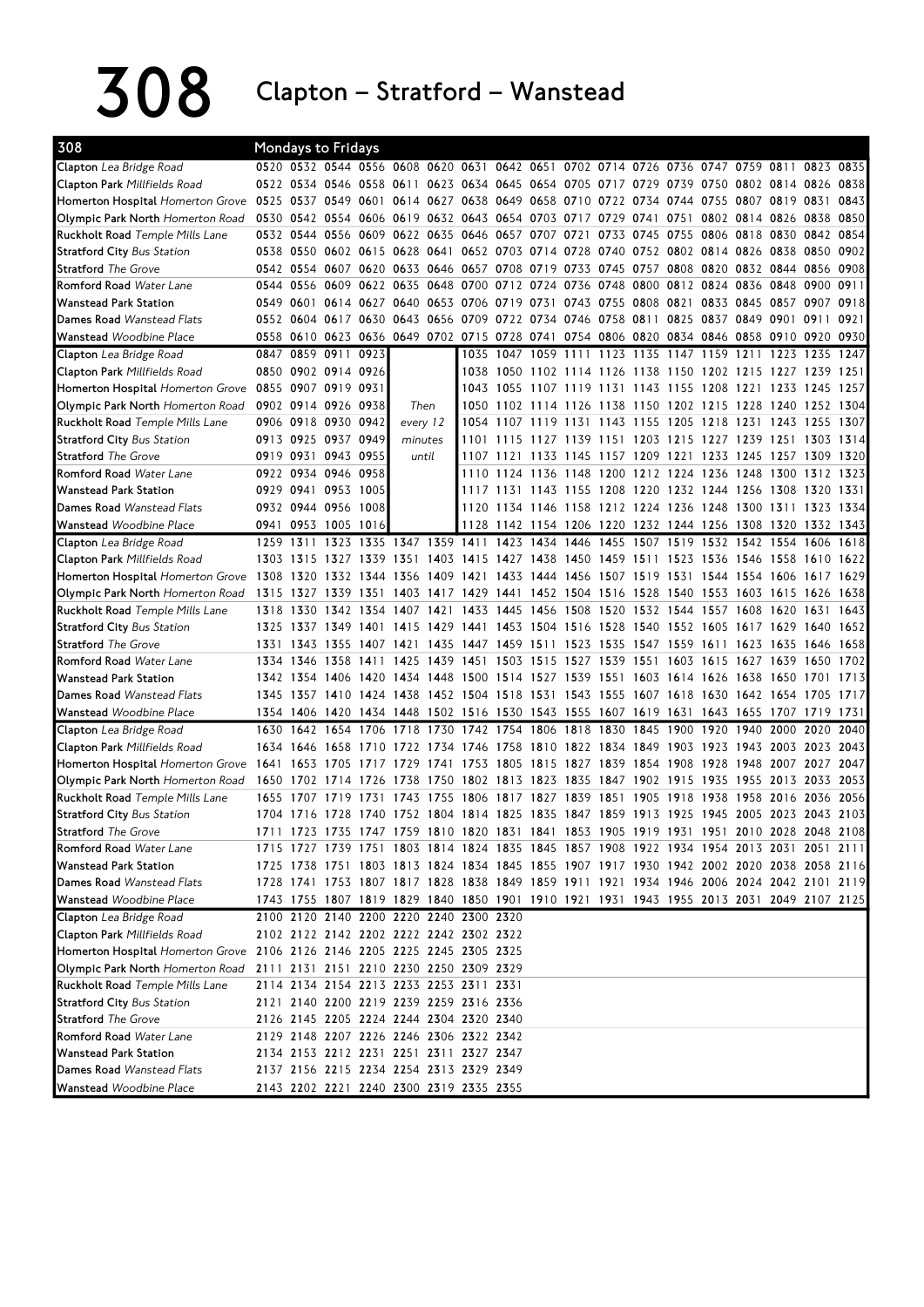| 308                                     |                               |                | Saturdays (also Good Friday)                                     |                |           |           |                                                   |           |                               |                     |                |           |                                                                                           |                          |           |                     |           |      |
|-----------------------------------------|-------------------------------|----------------|------------------------------------------------------------------|----------------|-----------|-----------|---------------------------------------------------|-----------|-------------------------------|---------------------|----------------|-----------|-------------------------------------------------------------------------------------------|--------------------------|-----------|---------------------|-----------|------|
| Clapton Lea Bridge Road                 |                               |                | 0520 0550 0620 0650 0720 0750 0810 0830 0850 0903 0918 0930 0941 |                |           |           |                                                   |           |                               |                     |                |           |                                                                                           | 0953                     |           | 1005 1017 1029 1041 |           |      |
| Clapton Park Millfields Road            |                               |                | 0522 0552 0622 0652 0722 0752 0812 0832 0852 0906 0921           |                |           |           |                                                   |           |                               |                     |                |           | 0933 0944 0956                                                                            |                          | 1008 1020 |                     | 1032      | 1044 |
| <b>Homerton Hospital</b> Homerton Grove | 0525 0555 0625 0655 0725 0754 |                |                                                                  |                |           |           | 0816 0836 0856 0910 0925 0937 0948                |           |                               |                     |                |           |                                                                                           | 1000 1012 1024 1036      |           |                     |           | 1048 |
| Olympic Park North Homerton Road        |                               |                | 0530 0600 0630 0700 0730 0759                                    |                |           |           | 0821 0841 0901 0916 0931                          |           |                               |                     |                | 0943 0954 |                                                                                           | 1007                     | 1019 1031 |                     | 1043      | 1055 |
| <b>Ruckholt Road</b> Temple Mills Lane  |                               |                | 0532 0603 0633 0703 0733 0803 0825 0845 0905 0920 0935           |                |           |           |                                                   |           |                               |                     |                | 0947      | 0958                                                                                      | 1010                     | 1022 1034 |                     | 1046      | 1058 |
| <b>Stratford City Bus Station</b>       |                               |                | 0538 0609 0639 0709 0739 0810 0832 0852 0912 0927 0942 0954      |                |           |           |                                                   |           |                               |                     |                |           | 1005                                                                                      | 1017 1029 1041 1053      |           |                     |           | 1105 |
| <b>Stratford</b> The Grove              |                               | 0542 0614      | 0644 0714                                                        |                | 0744      | 0815      | 0837 0857 0917                                    |           |                               | 0932                | 0947 0959      |           | 1011                                                                                      | 1023                     | 1035      | 1047                | 1059      | 1111 |
| Romford Road Water Lane                 |                               |                | 0544 0616 0646 0716 0746 0818                                    |                |           |           |                                                   |           |                               |                     |                |           | 0840 0900 0920 0935 0950 1002 1014 1026 1038 1050                                         |                          |           |                     | 1102      | 1114 |
| <b>Wanstead Park Station</b>            |                               |                | 0549 0621 0651 0722 0752 0823 0845 0906 0926 0941 0956           |                |           |           |                                                   |           |                               |                     |                | 1008      | 1020                                                                                      | 1032 1044 1056           |           |                     | 1110      | 1122 |
| Dames Road Wanstead Flats               | 0551                          |                | 0624 0654 0725 0755 0826                                         |                |           |           | 0848 0909 0929 0944 0959                          |           |                               |                     |                |           | 1011 1023 1035                                                                            |                          | 1047 1059 |                     | 1114      | 1126 |
| Wanstead Woodbine Place                 | 0557                          |                |                                                                  |                |           |           |                                                   |           |                               |                     |                |           | 0630 0700 0732 0802 0833 0855 0917 0937 0952 1007 1020 1032 1044 1056 1108                |                          |           |                     | 1124 1136 |      |
| Clapton Lea Bridge Road                 | 1053                          | 1105           | 1117                                                             | 1129           | 1141      | 1153 1205 |                                                   | 1217 1229 |                               | 1241                | 1253           | 1305      | 1317                                                                                      | 1329                     | 1341      | 1353                | 1405      | 1417 |
| Clapton Park Millfields Road            |                               | 1056 1109      | 1121                                                             | 1133           | 1145      |           | 1157 1209 1221 1233                               |           |                               | 1245 1257 1310      |                |           | 1322                                                                                      | 1334 1346 1358           |           |                     | 1410      | 1422 |
| Homerton Hospital Homerton Grove        |                               | 1100 1114      | 1126                                                             | 1138           |           |           | 1150 1202 1214 1226 1238                          |           |                               | 1250 1302 1315      |                |           | 1327 1339 1351 1403                                                                       |                          |           |                     | 1415      | 1427 |
| Olympic Park North Homerton Road        | 1107                          | 1121           | 1133                                                             | 1145           |           |           | 1157 1210 1222 1234 1246                          |           |                               | 1258 1310 1323      |                |           | 1335                                                                                      | 1347                     | 1359 1411 |                     | 1423      | 1435 |
| <b>Ruckholt Road</b> Temple Mills Lane  | 1110                          | 1124           | 1136                                                             | 1148           | 1200      | 1214      | 1227                                              | 1239 1251 |                               |                     | 1303 1315 1328 |           | 1340 1352                                                                                 |                          | 1404 1416 |                     | 1428      | 1439 |
| <b>Stratford City Bus Station</b>       |                               |                |                                                                  |                |           |           |                                                   |           |                               |                     |                |           | 1117 1131 1143 1155 1208 1222 1235 1247 1259 1311 1323 1336 1348 1400                     |                          |           | 1412 1424 1436      |           | 1447 |
| <b>Stratford</b> The Grove              | 1123                          | 1137           | 1149                                                             | 1201           | 1214 1228 |           | 1241                                              | 1253 1305 |                               | 1317                | 1329           | 1342      | 1354                                                                                      | 1406                     | 1418 1430 |                     | 1442      | 1453 |
| Romford Road Water Lane                 |                               | 1126 1140      |                                                                  |                |           |           |                                                   |           |                               |                     |                |           | 1152 1205 1218 1232 1245 1257 1309 1321 1333 1346 1358 1410 1422 1434 1446                |                          |           |                     |           | 1457 |
| <b>Wanstead Park Station</b>            |                               | 1134 1148      | 1200 1213 1227 1242 1255                                         |                |           |           |                                                   | 1308 1319 |                               | 1331 1343 1356      |                |           | 1408                                                                                      | 1419                     | 1431 1443 |                     | 1455      | 1506 |
| Dames Road Wanstead Flats               |                               |                | 1138 1152 1204 1217 1229 1245                                    |                |           |           |                                                   |           |                               |                     |                |           | 1258 1311 1323 1335 1347 1400 1412 1423                                                   |                          |           | 1435 1447 1459      |           | 1510 |
| Wanstead Woodbine Place                 |                               |                |                                                                  |                |           |           |                                                   |           |                               |                     |                |           | 1148 1202 1214 1227 1240 1255 1308 1321 1333 1345 1357 1410 1422 1433 1445 1457 1509 1521 |                          |           |                     |           |      |
| Clapton Lea Bridge Road                 | 1428                          | 1439           | 1451                                                             | 1502           | 1514      | 1526      | 1538                                              |           | 1550 1602                     | 1614                | 1626           | 1638      | 1650                                                                                      | 1702                     | 1714 1726 |                     | 1738      | 1750 |
| Clapton Park Millfields Road            |                               | 1432 1443      | 1455                                                             |                |           |           |                                                   |           |                               |                     |                |           | 1507 1519 1531 1543 1555 1606 1618 1630 1642 1654 1706                                    |                          | 1718 1730 |                     | 1742      | 1754 |
| <b>Homerton Hospital</b> Homerton Grove | 1437 1448                     |                | 1500 1512 1524 1537 1549 1601 1611 1623 1635 1647 1659           |                |           |           |                                                   |           |                               |                     |                |           |                                                                                           | 1711                     | 1723 1735 |                     | 1747 1759 |      |
| Olympic Park North Homerton Road        |                               | 1445 1456      | 1508 1519                                                        |                | 1532 1545 |           | 1557                                              |           |                               |                     |                |           | 1609 1619 1631 1642 1654 1706 1718 1730 1742 1754                                         |                          |           |                     |           | 1806 |
| Ruckholt Road Temple Mills Lane         | 1449                          | 1500           |                                                                  | 1513 1524 1537 |           | 1550      | 1602                                              | 1613 1623 |                               | 1635                | 1646 1658      |           | 1710                                                                                      | 1722                     | 1734 1746 |                     | 1758      | 1809 |
| <b>Stratford City Bus Station</b>       |                               | 1457 1508      |                                                                  |                |           |           |                                                   |           |                               |                     |                |           | 1521 1532 1545 1558 1610 1621 1631 1643 1654 1706 1718 1730 1742 1754 1806                |                          |           |                     |           | 1816 |
| <b>Stratford</b> The Grove              |                               | 1503 1515      | 1528                                                             | 1539           | 1552 1605 |           | 1617                                              | 1628 1638 |                               | 1650 1701           |                | 1712      | 1724                                                                                      | 1736                     | 1748 1800 |                     | 1812      | 1822 |
| Romford Road Water Lane                 |                               | 1506 1518 1531 |                                                                  | 1542 1555 1609 |           |           | 1621                                              |           | 1632 1642 1654 1705 1716      |                     |                |           | 1727 1739                                                                                 |                          |           | 1751 1803 1815      |           | 1825 |
| <b>Wanstead Park Station</b>            |                               |                | 1517 1529 1542 1553 1606 1618 1630                               |                |           |           |                                                   |           | 1641 1651 1703 1715 1726      |                     |                |           | 1737 1749                                                                                 |                          |           | 1801 1812 1824      |           | 1834 |
| Dames Road Wanstead Flats               | 1521                          | 1533           | 1546                                                             |                |           |           | 1557 1610 1622 1634 1645 1655 1707 1719 1730 1741 |           |                               |                     |                |           |                                                                                           | 1753 1805 1816           |           |                     | 1828      | 1838 |
| Wanstead Woodbine Place                 |                               |                | 1532 1544 1557 1608 1620 1632 1644 1655 1705 1717 1729 1740 1751 |                |           |           |                                                   |           |                               |                     |                |           |                                                                                           | 1803 1814 1825 1837 1847 |           |                     |           |      |
| Clapton Lea Bridge Road                 | 1802                          | 1814           | 1829                                                             | 1844           | 1900      | 1920      | 1940                                              | 2000      | 2020                          | 2040                | 2100           | 2120      | 2140                                                                                      | 2200                     |           | 2220 2240 2300      |           | 2320 |
| Clapton Park Millfields Road            |                               | 1805 1817      | 1832                                                             | 1847 1903      |           | 1923      | 1943                                              | 2003 2023 |                               | 2043 2103 2123      |                |           | 2143 2202 2222 2242 2302                                                                  |                          |           |                     |           | 2322 |
| Homerton Hospital Homerton Grove        | 1810 1822                     |                |                                                                  |                |           |           |                                                   |           |                               |                     |                |           | 1837 1852 1907 1927 1947 2007 2027 2047 2107 2127 2147 2205 2225 2245 2305 2325           |                          |           |                     |           |      |
| Olympic Park North Homerton Road        |                               | 1817 1829      | 1844                                                             | 1859           | 1914      | 1934      | 1954                                              | 2013 2033 |                               |                     |                |           | 2053 2113 2133 2153 2210 2230 2250 2310 2330                                              |                          |           |                     |           |      |
| Ruckholt Road Temple Mills Lane         | 1820                          | 1832           | 1847                                                             | 1902           | 1917      | 1937      | 1957                                              | 2017 2037 |                               |                     |                |           | 2057 2117 2137 2157 2213 2233 2253 2312                                                   |                          |           |                     |           | 2332 |
| <b>Stratford City Bus Station</b>       |                               | 1827 1839      | 1854 1909 1924 1944                                              |                |           |           | 2004 2024 2044                                    |           |                               |                     |                |           | 2104 2124 2144 2204 2219 2239 2259 2318 2338                                              |                          |           |                     |           |      |
| <b>Stratford The Grove</b>              | 1833                          | 1845           | 1900                                                             | 1915           | 1930      | 1950      | 2010                                              | 2030 2050 |                               | 2109 2129 2149 2209 |                |           |                                                                                           | 2224 2244 2304           |           |                     | 2323      | 2343 |
| Romford Road Water Lane                 | 1836                          | 1848           | 1903 1919                                                        |                | 1934      |           | 1954 2013 2033 2053 2112 2132 2152 2211           |           |                               |                     |                |           |                                                                                           | 2226                     |           | 2246 2306 2325      |           | 2345 |
| Wanstead Park Station                   |                               | 1845 1857      | 1911                                                             | 1927 1942 2002 |           |           | 2019                                              |           | 2039 2059 2118 2138 2158 2216 |                     |                |           |                                                                                           | 2231                     |           | 2251 2311 2330      |           | 2350 |
| Dames Road Wanstead Flats               | 1849                          | 1901           | 1915                                                             | 1930           | 1945      | 2005      | 2022                                              |           | 2042 2102 2121 2141 2201      |                     |                |           | 2219                                                                                      | 2234 2254 2313           |           |                     | 2332      | 2352 |
| Wanstead Woodbine Place                 |                               |                |                                                                  |                |           |           |                                                   |           |                               |                     |                |           | 1858 1910 1923 1938 1953 2012 2029 2049 2108 2127 2147 2207 2225 2240 2300 2319 2338 2358 |                          |           |                     |           |      |